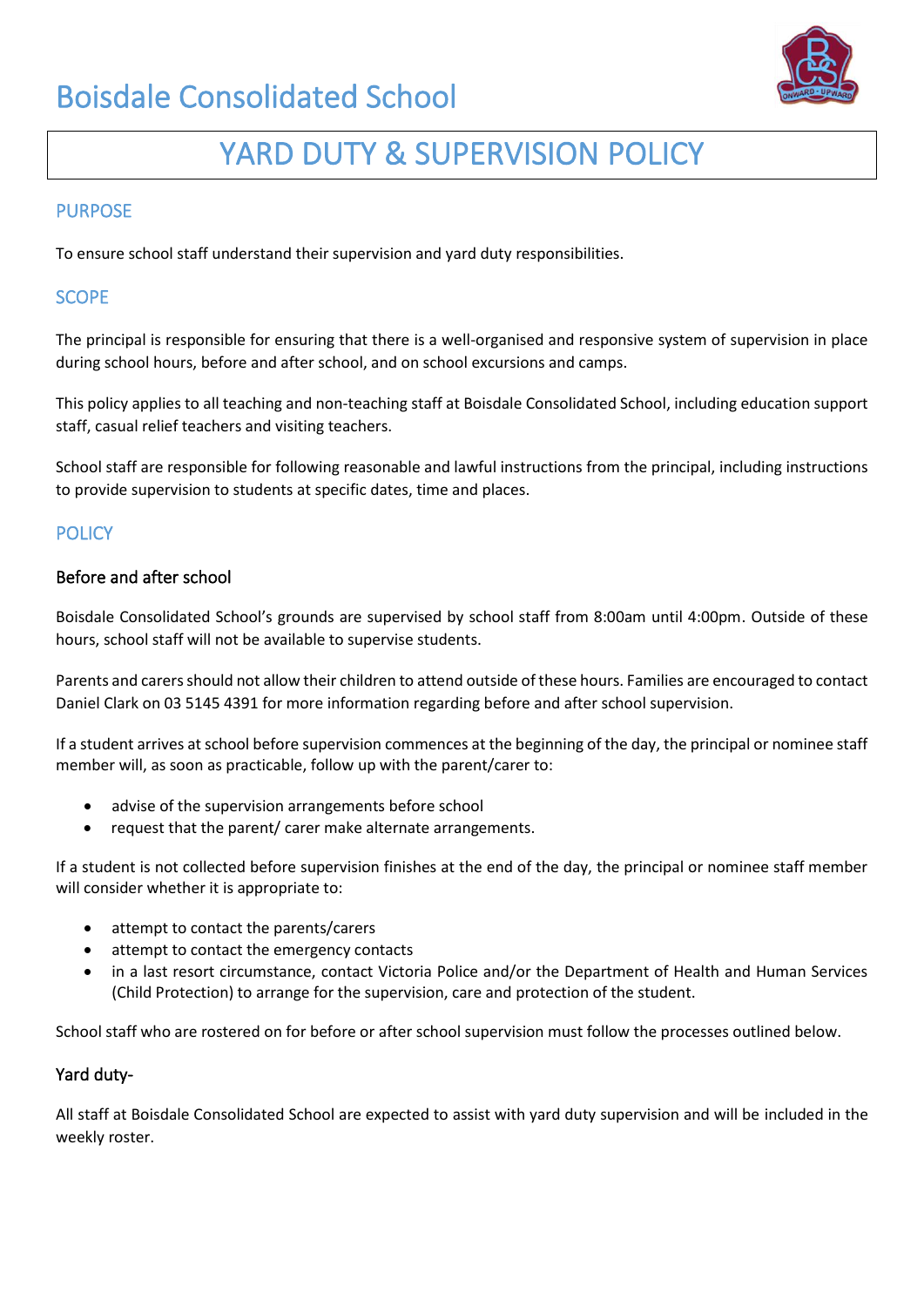

# Boisdale Consolidated School

The Principal is responsible for preparing and communicating the yard duty roster on a regular basis. At Boisdale Consolidated School, school staff will be designated a specific yard duty area to supervise and must wear a provided safety/hi-vis vest whilst on yard duty. Staff who are rostered for yard duty must remain in the designated area until they are replaced by a relieving teacher

During yard duty, supervising staff must:

- methodically move around the designated areas
- be alert and vigilant
- intervene immediately if potentially dangerous or inappropriate behaviour is observed in the yard
- enforce behavioural standards and implement appropriate consequences for breaches of safety rules, in accordance with any relevant disciplinary measures set out in our school's *Student Wellbeing and Engagement* policy
- ensure that students who require first aid assistance receive it as soon as practicable
- log any incidents or near misses as appropriate

If the supervising staff member is unable to conduct yard duty at the designated time, they should contact the Principal with as much notice as possible prior to the relevant yard duty shift to ensure that alternative arrangements are made.

If the supervising staff member needs to leave yard duty during the allocated time, they should contact the Principal but should not leave the designated area until the relieving staff member has arrived in the designated area.

If a relieving or next staff member does not arrive for yard duty, the staff member currently on duty should send a student to the office or staff room, notifying staff of this occurrence and not leave the designated area until a replacement staff member has arrived.

Should students require assistance during recess or lunchtime, they are encouraged to speak to the supervising yard duty staff member.

#### Classroom-

The classroom teacher is responsible for the supervision of all students in their care during class.

If a teacher needs to leave the classroom unattended at any time during a lesson, they should first contact the Principal for assistance. The teacher should then wait until another staff member has arrived at the classroom to supervise the class prior to leaving.

#### School activities, camps and excursions-

The principal and leadership team are responsible for ensuring that students are appropriately supervised during all school activities, camps and excursions, including when external providers are engaged to conduct part or all of the activities. Appropriate supervision will be planned for special school activities, camps and excursions on an individual basis, depending on the activities to be undertaken and the level of potential risk involved.

### FURTHER INFORMATION AND RESOURCES

- School Policy and Advisory Guide:
	- o [Supervision](http://www.education.vic.gov.au/school/principals/spag/safety/pages/supervision.aspx)
	- o [Duty of Care](http://www.education.vic.gov.au/school/principals/spag/safety/Pages/dutyofcare.aspx)
	- o [Child Safe Standards](http://www.education.vic.gov.au/school/principals/spag/safety/Pages/childsafestandards.aspx)
	- o [Visitors in Schools](http://www.education.vic.gov.au/school/principals/spag/safety/Pages/visitorsinschool.aspx)